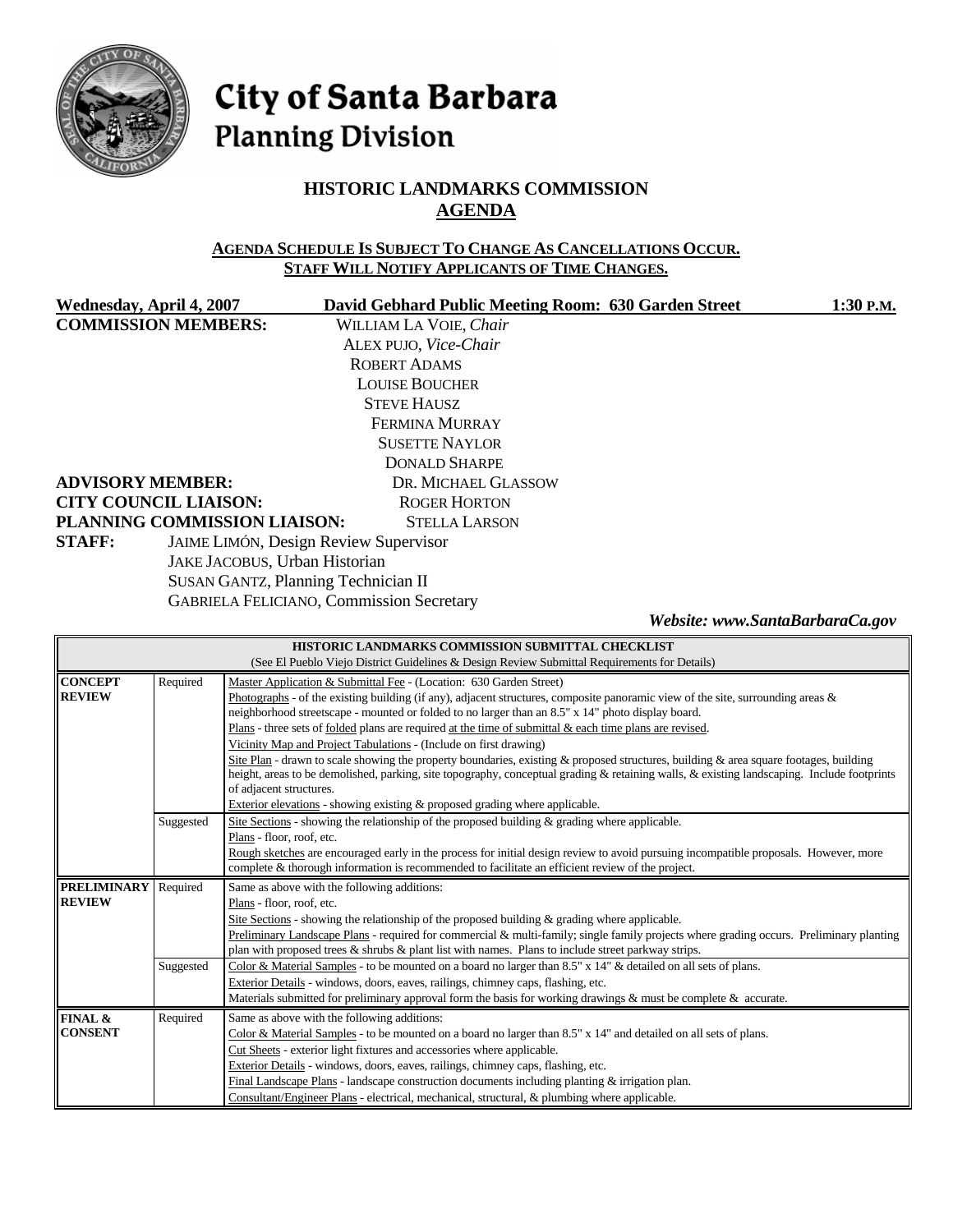#### **PLEASE BE ADVISED**

 The approximate time the project will be reviewed is listed to the left of each item. It is suggested that applicants arrive 15 minutes early. The agenda schedule is subject to change as cancellations occur. Staff will notify applicants of time changes.

 The applicant's presence is required. If an applicant is not present, the item will be postponed indefinitely. If an applicant cancels or postpones an item without providing advance notice, the item will be postponed indefinitely and will not be placed on the following Historic Landmarks Commission (HLC) agenda. In order to reschedule the item for review, a rescheduling fee will be paid and the applicant must fill out and file a Supplemental Application Form at 630 Garden Street (Community Development Department) in addition to submitting appropriate plans.

 All approvals made by the HLC are based on compliance with Municipal Code Chapter 22.22 and with adopted HLC guidelines. Some agenda items have received a mailed notice and are subject to a public hearing.

 The Commission may grant an approval for any project scheduled on the agenda if sufficient information has been provided and no other discretionary review is required. Substitution of plans is not allowed, if revised plans differing from the submittal sets are brought to the meeting, motions for preliminary or final approval will be contingent upon staff review for code compliance.

 The Commission may refer items to the Consent Calendar for Preliminary and Final Historic Landmarks Commission approval.

 Preliminary and Final Historic Landmarks Commission approval is valid for one year from the date of the approval unless a time extension or Building Permit has been granted.

**Items before the Commission may be appealed to the City Council. For further information on appeals, contact the Planning Division Staff or the City Clerk's office. Said appeal must be in writing and must be filed with the City Clerk at City Hall within ten (10) calendar days of the meeting at which the Commission took action or rendered its decision. The scope of this project may be modified under further review.** 

 **AMERICANS WITH DISABILITIES ACT:** In compliance with the Americans with Disabilities Act, if you need special assistance to participate in this meeting, please contact the Planning Division at (805) 564-5470. Notification at least 48 hours prior to the meeting will enable the City to make reasonable arrangements.

 **AGENDAS, MINUTES and REPORTS:** Copies of all documents relating to agenda items are available for review at 630 Garden St. and agendas and minutes are posted online at [www.SantaBarbaraCa.gov.](http://www.santabarbaraca.gov/) If you have any questions or wish to review the plans, please contact Susan Gantz, at (805) 564-5470 between the hours of 8:30 a.m. to noon and 1:00 p.m. to 4:00 p.m., Monday through Friday.

#### **LICENSING ADVISORY:**

The Business and Professions Code of the State of California and the Municipal Code of the City of Santa Barbara restrict preparation of plans for certain project types to licensed professionals. Applicants are encouraged to consult with Building and Safety Staff or Planning Staff to verify requirements for their specific projects.

Unlicensed persons are limited to the preparation of plans for:

- $\triangleright$  Single or multiple family dwellings not to exceed four (4) units per lot, of wood frame construction, and not more than two stories and basement in height;
- $\triangleright$  Non-structural changes to storefronts; and,
- $\blacktriangleright$  Landscaping for single-family dwellings, or projects consisting solely of landscaping of not more than 5,000 square feet.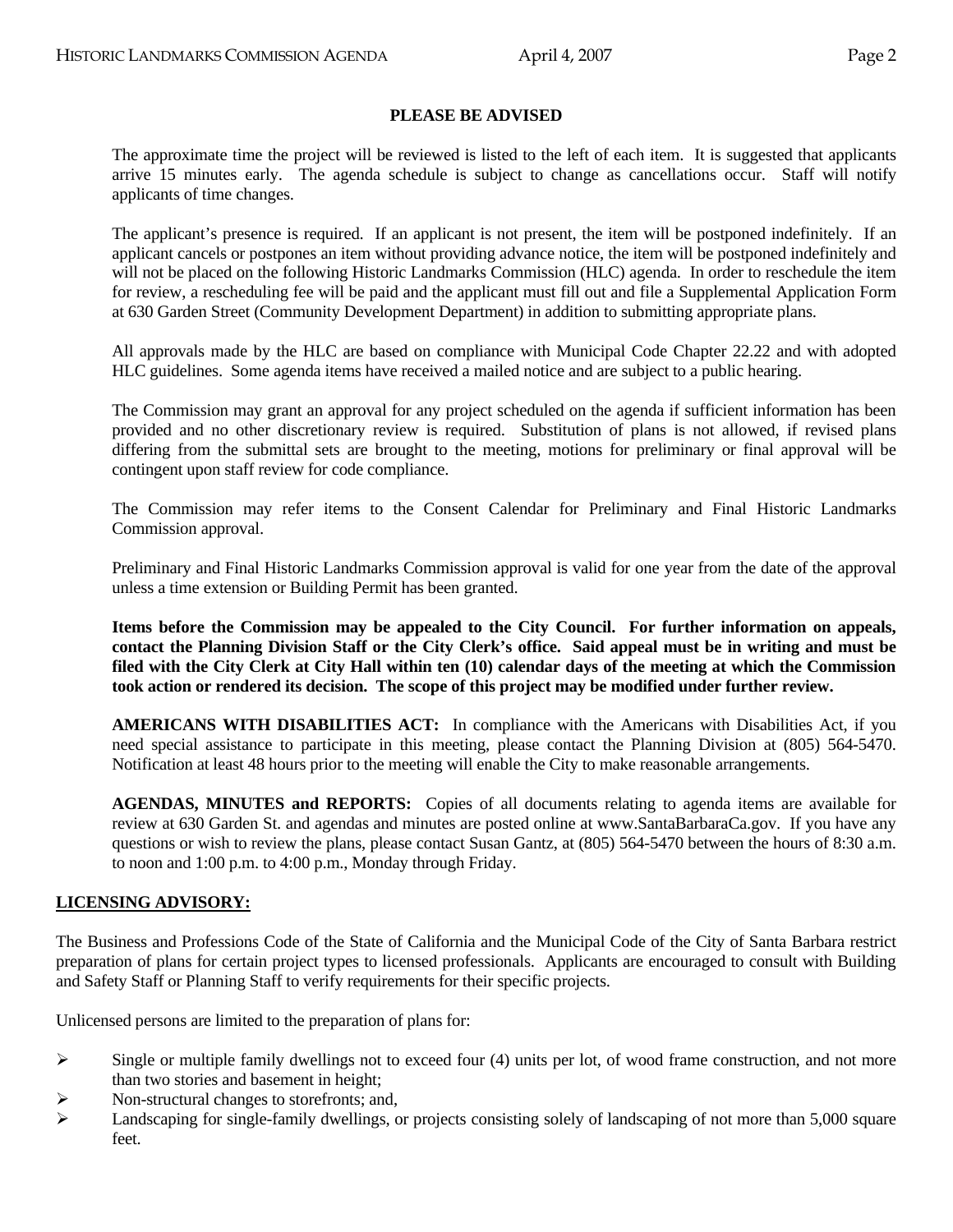## **NOTICE:**

- A. That on March 30, 2007, at 4:00 P.M., this Agenda was duly posted on the indoor and outdoor bulletin boards at the Community Development Department, 630 Garden Street, and online at www.SantaBarbaraCa.gov.
- B. This regular meeting of the Historic Landmarks Commission will be broadcast live and rebroadcast in its entirety on Friday at 1:00 P.M. on Channel 18.

#### **GENERAL BUSINESS:**

A. Public Comment:

Any member of the public may address the Historic Landmarks Commission for up to two minutes on any subject within their jurisdiction that is not scheduled for a public discussion before the Board on that day. The total time for this item is ten minutes. (Public comment for items scheduled on today's agenda will be taken at the time the item is heard.)

- B. Approval of the minutes of the Historic Landmarks Commission meeting of March 21, 2007.
- C. Consent Calendar.
- D. Announcements, requests by applicants for continuances and withdrawals, future agenda items, and appeals.
- E. Subcommittee Reports.

*Report from Joint Architectural Board of Review/Historic Landmarks Commission Design Award Subcommittee on award nominations.* 

F. Possible Ordinance Violations.

## **ARCHAEOLOGY REPORT**

- 1.  $516 \& 518 \text{ W LOS}$  OLIVOS ST R-3 Zone
- **(1:45)** Assessor's Parcel Number: 025-160-015 Application Number: MST2007-00118 Owner: Bruce Burke

(Proposal to convert two existing one-story residences to condominium units on a 8,348 square foot lot. The proposal includes an 86 square foot addition to the existing 1,196 square foot unit at the rear of the property, a 96 square foot addition to the existing 1,260 square foot unit at the front of the property, construction of a 210 square foot carport and one uncovered parking space for each unit to total two uncovered and two covered spaces on the site. Modifications are requested for alterations in the interior yard setback for both units and to eliminate the six foot tall wood fences in the private outdoor living space.)

**(Review of Phase I Archaeological Resources Report prepared by David Stone, Stone Archaeological Consulting.)**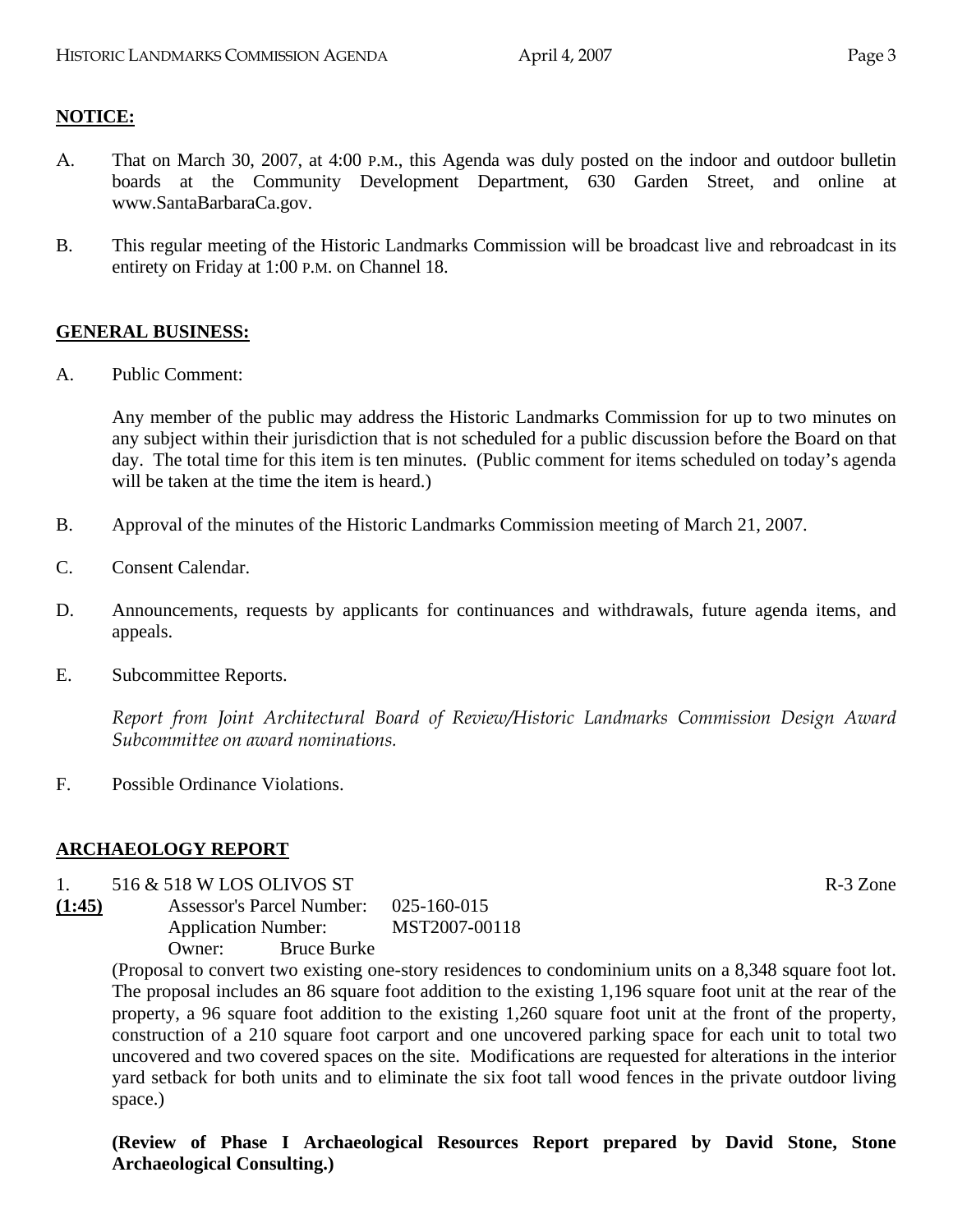# **ARCHAEOLOGY REPORT**

|        | 927 OLIVE ST             |                    |                                       | $C-2$ Zone |
|--------|--------------------------|--------------------|---------------------------------------|------------|
| (1:50) |                          |                    | Assessor's Parcel Number: 029-302-031 |            |
|        |                          |                    | Application Number: MST2006-00421     |            |
|        | Owner: Fiesta Olive, LLC |                    |                                       |            |
|        | Applicant:               | Aaron Amuchastegui |                                       |            |
|        | Architect:               | Keith Rivera       |                                       |            |
|        |                          |                    |                                       |            |

(Proposal for a mixed-use development consisting of three 3-story buildings. The project includes five, 3-story one- and two-bedroom residential condominium units ranging from 1,470 to 1,919 square feet in size. Three of the units will include office space totaling 690 square feet on the first floor. Each unit has an attached two-car garage and there are three uncovered parking spaces and a central auto court. A Voluntary Lot Merger is proposed to combine two parcels for the 11,761 square foot site. The project includes demolition of the two existing single-family dwellings at 927 and 933 Olive Street and 500 cubic yards of site grading. Planning Commission Approval of a Tentative Subdivision Map is requested.)

**(Review of Phase I Archaeological Resources Report prepared by Larry A. Carbone, Western Points Archaeology.)** 

#### **ARCHAEOLOGY REPORT**

3. 726 FELLOWSHIP RD

**(1:55)** Assessor's Parcel Number: 041-183-009 Application Number: MST2006-00401 Owner: Joseph N. Harvey Architect: Glenn Rappaport

(Proposal to construct a 3,084 square foot three-story residence with attached 435 square foot two-car garage and a 205 square foot detached accessory structure. The proposal includes demolition of the existing 1,709 square foot single-story residence, 528 cubic yards of cut grading within the building footprint, and 391 cubic yards of cut grading outside the building footprint. The project is located on a 15,400 square foot lot in the Hillside Design District.)

**(Review of Phase I Cultural Resources Assessment prepared by URS Corporation.)**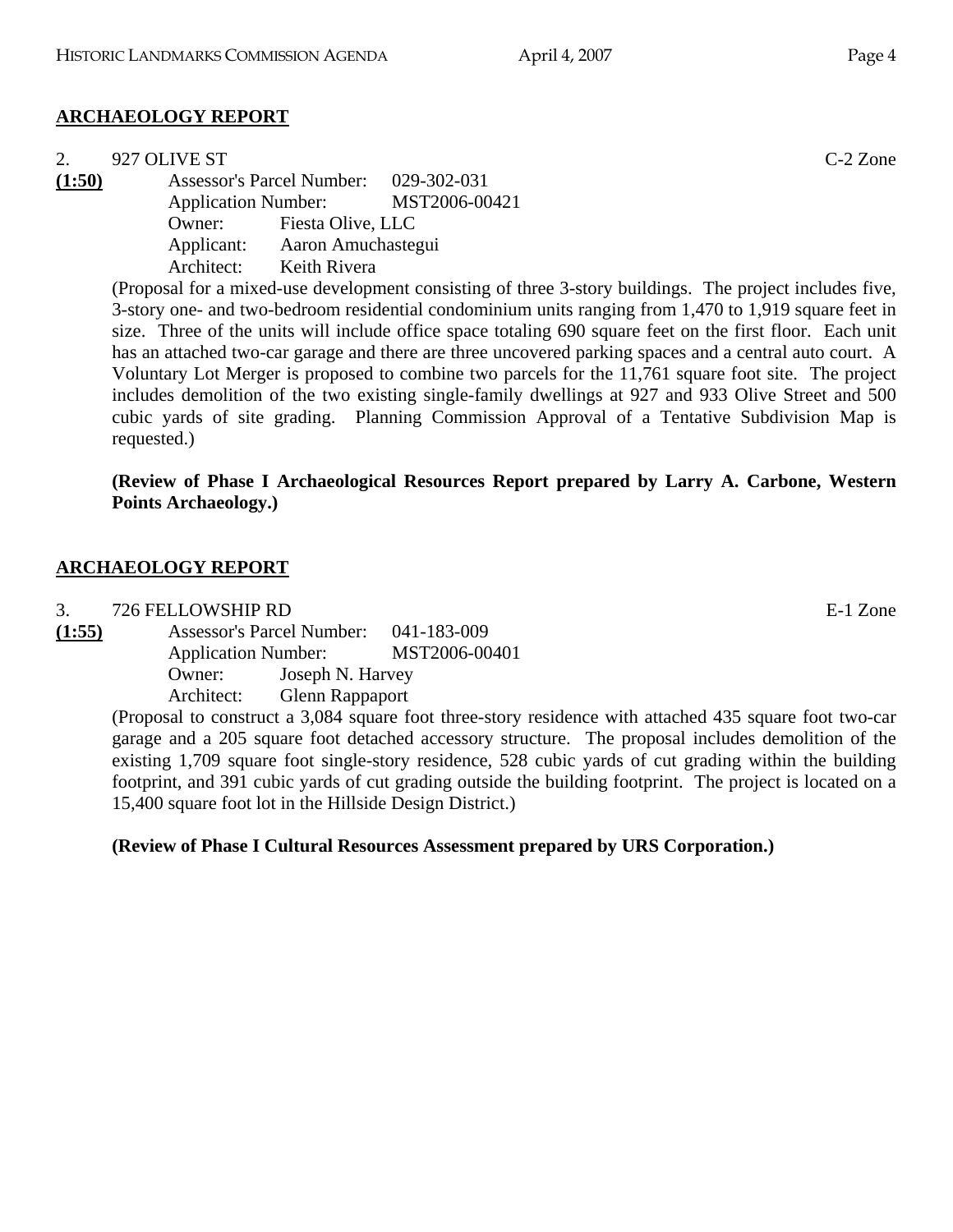# **HISTORIC STRUCTURES REPORT**

| 4.     | 113 HARBOR WAY                   |                                 |
|--------|----------------------------------|---------------------------------|
| (2:00) | <b>Assessor's Parcel Number:</b> | 045-250-004                     |
|        | <b>Application Number:</b>       | MST2005-00434                   |
|        | Owner:                           | City of Santa Barbara           |
|        | Applicant:                       | Steve Hyslop                    |
|        | Architect:                       | David Van Hoy                   |
|        | <b>Business Name:</b>            | <b>Chuck's Waterfront Grill</b> |
|        |                                  |                                 |

(This is a revised Project Description. This is a City Landmark: "Naval Reserve Armory." Proposal to construct an enclosed 270 square foot patio addition which will include three pairs of five-light, woodframed bi-fold patio doors, two sets of five-light, wood-framed tri-fold patio doors, a six foot tall glass windscreen with bronze supports, and a 24" gas fire pit.)

**(Review of Letter Addendum to Historic Structures/Sites Report prepared by Alexandra C. Cole, Preservation Planning Associates, focused on an enclosed patio addition.)** 

## **CONCEPT REVIEW - CONTINUED**

| 5. | <b>113 HARBOR WAY</b> |
|----|-----------------------|
|    |                       |

| (2:15) | <b>Assessor's Parcel Number:</b> | 045-250-004                     |
|--------|----------------------------------|---------------------------------|
|        | <b>Application Number:</b>       | MST2005-00434                   |
|        | Owner:                           | City of Santa Barbara           |
|        | Applicant:                       | Steve Hyslop                    |
|        | Architect:                       | David Van Hoy                   |
|        | <b>Business Name:</b>            | <b>Chuck's Waterfront Grill</b> |
|        |                                  |                                 |

(This is a revised Project Description. This is a City Landmark: "Naval Reserve Armory." Proposal to construct an enclosed 270 square foot patio addition which will include three pairs of five-light, woodframed bi-fold patio doors, two sets of five-light, wood-framed tri-fold patio doors, a six foot tall glass windscreen with bronze supports, and a 24" gas fire pit.)

## **(Second Concept Review.)**

# **(PROJECT REQUIRES ENVIRONMENTAL ASSESSMENT, HISTORIC RESOURCE FINDINGS, AND FINDINGS FOR ALTERATIONS TO A CITY LANDMARK.)**

## **CONCEPT REVIEW - NEW**

6. 1100 ANACAPA ST C-2 Zone

**(2:35)** Assessor's Parcel Number: 029-161-001 Application Number: MST2007-00147 Owner: County of Santa Barbara Agent: Robert Ooley

> (This is a City Landmark. Courtesy review of a proposal to construct a new ADA access ramp within the Sunken Garden of the Santa Barbara County Courthouse. New materials and construction methods will match existing on-site materials and previous construction methods.)

## **(COMMENTS ONLY; COURTESY REVIEW.)**

HC/SD-3 Zone

HC/SD-3 Zone

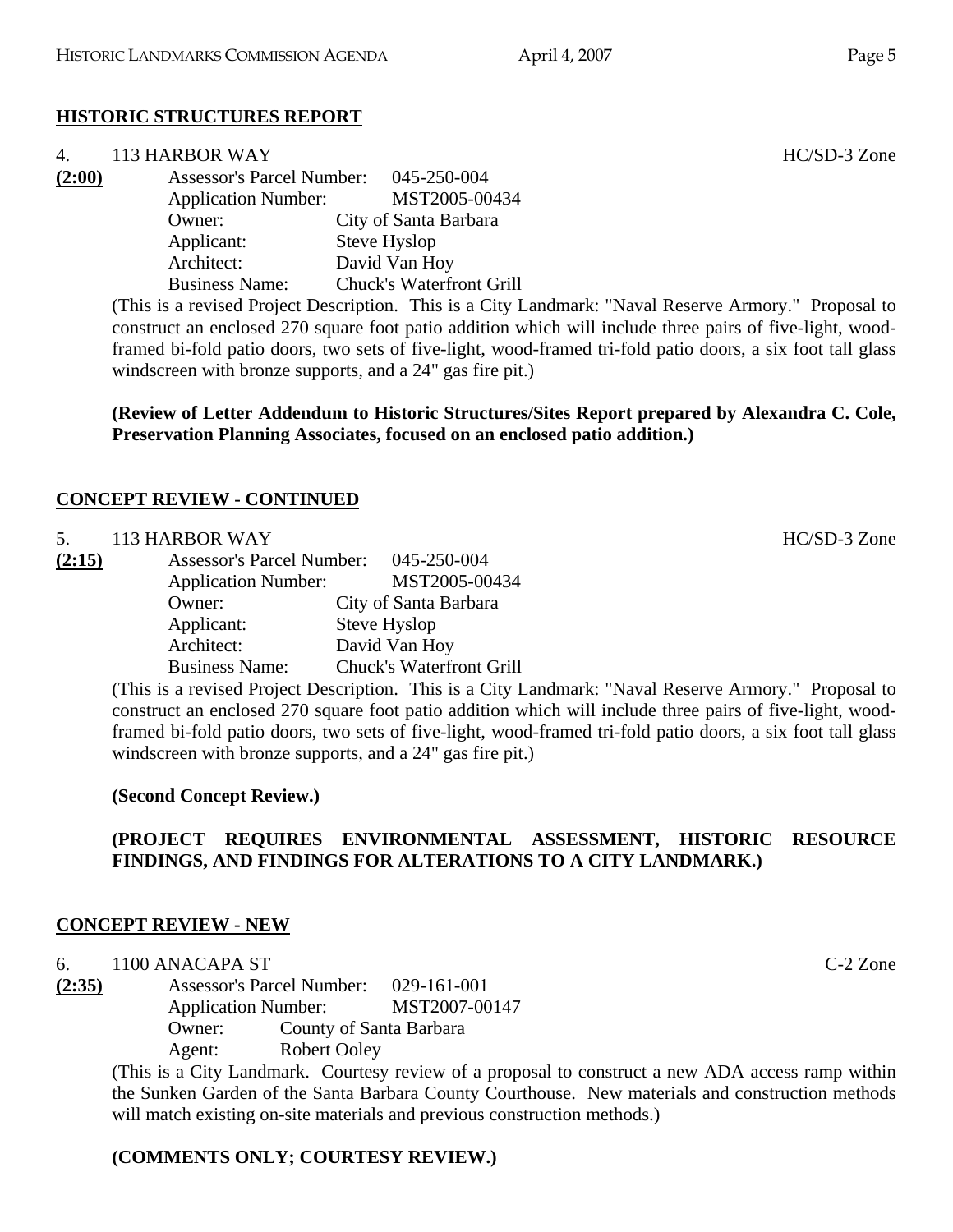# **CONCEPT REVIEW - CONTINUED**

| 7.     | 101 E VICTORIA ST |                          |                                                                                                           | $C-2$ Zone |
|--------|-------------------|--------------------------|-----------------------------------------------------------------------------------------------------------|------------|
| (2:55) |                   |                          | Assessor's Parcel Number: 029-071-013                                                                     |            |
|        |                   |                          | Application Number: MST2006-00758                                                                         |            |
|        |                   | Owner: 101 East Victoria |                                                                                                           |            |
|        | Owner:            | Nick Schaar              |                                                                                                           |            |
|        | Architect:        | Cearnal/Andrulaitis, LLP |                                                                                                           |            |
|        |                   |                          | $(Dronosol to domolish on aviotino two story 11,000 square foot commarciol offico building and construct$ |            |

(Proposal to demolish an existing two-story 11,900 square foot commercial office building and construct a new three-story 17,659 square foot commercial building comprised of 50 condominium office units on a parcel of approximately 19,000 square feet. Forty-one parking spaces will be provided underground. Planning Commission approval is required for Transfer of Existing Development Rights, a Tentative Subdivision Map, the new Condominium Development, Development Plan Approval findings, and a Modification to provide less than the required amount of parking spaces.)

#### **(Third Concept Review.)**

## **(COMMENTS ONLY; PROJECT REQUIRES ENVIRONMENTAL ASSESSMENT AND PLANNING COMMISSION APPROVAL.)**

#### **CONCEPT REVIEW - CONTINUED**

8. 631 GARDEN ST C-M Zone

| (3:35) |                            | <b>Assessor's Parcel Number:</b> | 031-152-028   |
|--------|----------------------------|----------------------------------|---------------|
|        | <b>Application Number:</b> |                                  | MST2007-00089 |
|        | Owner:                     | City of Santa Barbara            |               |
|        | Applicant:                 | Renee Brooke                     |               |
|        | Architect:                 | Paul Poirier                     |               |

(Proposal for the interior and exterior remodel of an existing 3,746 square foot building and an existing 1,443 square foot building including the following improvements: Provide ADA compliant restrooms for new community arts workshop use. Provide new overhead door with man door and transom window in three existing open bays. Install new doors and windows in other existing openings. Site improvements to include replacing existing gates and fencing with new brick walls and wrought iron gates, changes to the parking layout to accommodate future City Water Department facility improvements, partial replacement of existing landscaping and new additional landscaping, and minor grading to allow for ADA accessibility. No additional floor area will be added.)

#### **(Second Concept Review.)**

**(ACTION MAY BE TAKEN IF SUFFICIENT INFORMATION IS PROVIDED.)**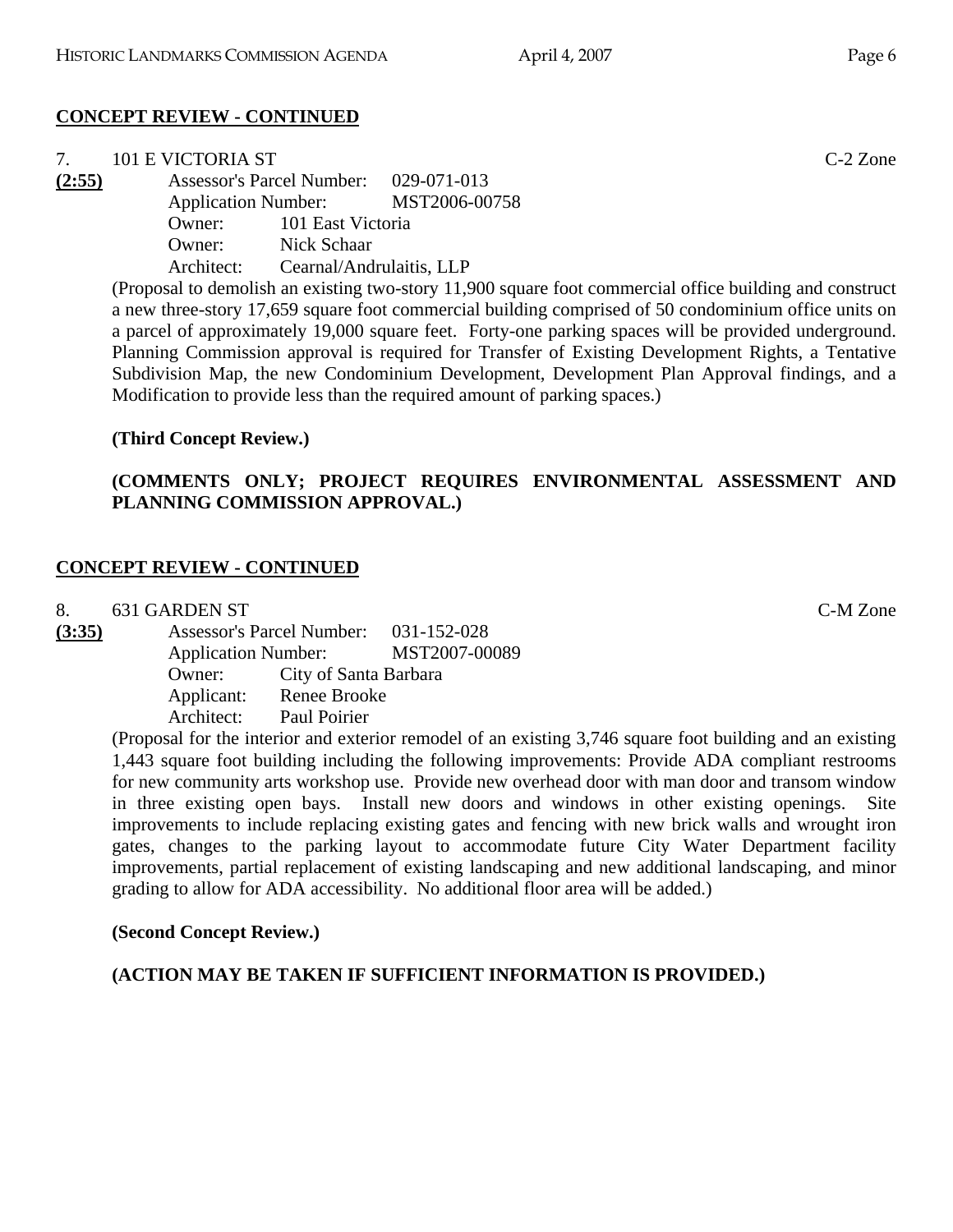#### **REVIEW AFTER FINAL**

| 227 E PUEBLO ST | Zone<br>$E-1$ |
|-----------------|---------------|
|                 |               |

**(4:05)** Assessor's Parcel Number: 025-132-009 Application Number: MST2006-00429 Owner: Lori Smyth Architect: Tom Meaney

> (This is a revised project description. This structure is eligible for City Landmark status: Gansl House. Proposal to remove 4,445 square feet of hardscape walkways, patios and pool deck and install 2,750 square feet of new landscaping in the rear yard. Also proposed is to remodel the existing swimming pool, construct a 170 square foot open air cabana with fireplace, and a 540 square foot three-car carport with realigned driveway. This 25,000 square foot parcel is currently developed with a 5,000 square foot two-story single-family residence, an 800 square foot swimming pool, and an 890 square foot detached accessory structure. Two zoning modifications are requested in order to allow over 500 square feet of accessory space and to allow 390 square feet of the accessory structure to encroach into the interior yard setbacks.)

> **(Review after final of proposed changes requiring two zoning modifications for accessory space in excess of 500 square feet and for partially encroaching into the interior yard setbacks.)**

**(COMMENTS ONLY; PROJECT REQUIRES ZONING MODIFICATIONS.)** 

#### **CONCEPT REVIEW - CONTINUED**

#### 10. 31 W CARRILLO ST C-2 Zone

| (4:30) | Assessor's Parcel Number: 039-321-001 |                       |
|--------|---------------------------------------|-----------------------|
|        | <b>Application Number:</b>            | MST2007-00004         |
|        | Owner:                                | Due West, LLP         |
|        | Applicant:                            | Tynan Group, Inc.     |
|        | Architect:                            | <b>Backen Gillam</b>  |
|        | Landscape Architect: Arcadia Studio   |                       |
|        | Designer:                             | Ann Kale & Associates |
|        | <b>Business Name:</b>                 | Hotel Andalucía       |

(Proposed door and window changes to the south elevation and *porte-cochère* and new light fixtures, awnings, and planters on the south and west elevations. Also proposed is to change out existing tile and add new tile in the *porte-cochère* and the addition of four decorative flags over the vehicle entry on Carrillo Street.)

#### **(Fourth Concept Review.)**

#### **(ACTION MAY BE TAKEN IF SUFFICIENT INFORMATION IS PROVIDED.)**

**\*\* SCHEDULED BREAK FROM 4:50 P.M. TO 5:05 P.M. \*\***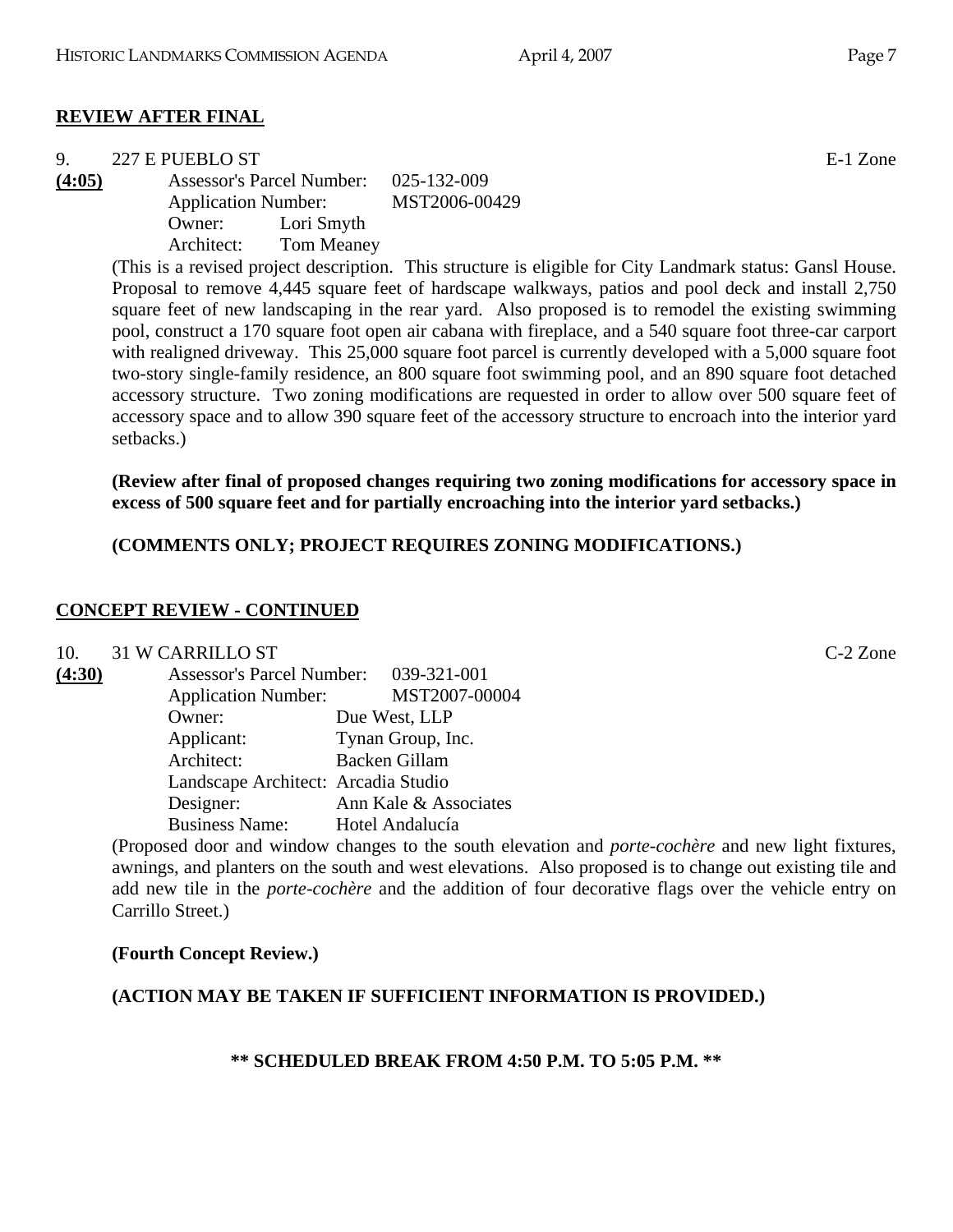## **CONCEPT REVIEW - CONTINUED**

| 11.    | 630 ANACAPA ST |                                       |                                   |                                                                                                              | C-M Zone |
|--------|----------------|---------------------------------------|-----------------------------------|--------------------------------------------------------------------------------------------------------------|----------|
| (5:05) |                | Assessor's Parcel Number: 031-151-011 |                                   |                                                                                                              |          |
|        |                |                                       | Application Number: MST2005-00798 |                                                                                                              |          |
|        | Owner:         | <b>James Craviotto</b>                |                                   |                                                                                                              |          |
|        |                | Applicant: Tynan Group                |                                   |                                                                                                              |          |
|        | Architect:     | Peter Ehlen                           |                                   |                                                                                                              |          |
|        |                |                                       |                                   | $(Dron)$ to demolish an evicting $2.155$ square feet house $506$ square feet gerege, and $5.507$ square feet |          |

(Proposal to demolish an existing 2,155 square foot house, 506 square foot garage, and 5,507 square feet of commercial buildings and construct a four-level mixed-use project (three stories above-ground and one story underground) with 11,507 square feet of commercial space and 10 residential condominium units (three studios and seven two-bedroom units). A total of 34 parking spaces will be provided with 18 spaces for the larger condominiums in separate two-car garages and 16 spaces for the studios and commercial use in an underground parking structure. The two parcels involved (031-151-011 at 630 Anacapa Street and 031-151-001 at 634 Anacapa Street) total approximately 21,000 square feet. The project will require a voluntary lot merger and Planning Commission approval of the Development Plan and for a Tentative Subdivision Map for the condominium development.)

#### **(Second Concept Review.)**

**(COMMENTS ONLY; PROJECT REQUIRES ENVIRONMENTAL ASSESSSMENT, A VOLUNTARY LOT MERGER, AND PLANNING COMMISSION APPROVAL OF A TENTATIVE SUBDIVISION MAP, DEVELOPMENT PLAN APPROVAL FINDINGS, AND APPROVAL OF THE CONDOMINIUM DEVELOPMENT.)** 

#### **PRELIMINARY REVIEW**

| 12.    | 433 E CABRILLO                   |                            |
|--------|----------------------------------|----------------------------|
| (5:30) | <b>Assessor's Parcel Number:</b> | 017-680-009                |
|        | <b>Application Number:</b>       | MST95-00175                |
|        | Applicant:                       | <b>Parker Family Trust</b> |
|        | Agent:                           | Richard Fogg, Attorney     |
|        | Architect:                       | Daun St. Amand             |
|        | Architect:                       | Henry Lenny                |
|        | Architect:                       | <b>Gregory Burnett</b>     |
|        | <b>Business Name:</b>            | <b>Waterfront Hotel</b>    |

(This is a revised proposal for a 150-room, three-story luxury hotel located on a three-acre development envelope that received a substantial conformance determination on June 1, 2001. The proposal is a 196,715 square foot hotel that includes 128 subterranean level parking spaces, pool cabana, spas, health club, meeting rooms, and restaurant. The project previously received preliminary approval from the Historic Landmarks Commission on August 15, 2001.)

**(Revised preliminary approval is requested of design changes to exterior elevations including doors, windows and balconies. Massing and footprint of the building remains unmodified.)** 

**(PROJECT REQUIRES COMPLIANCE WITH CITY ORDINANCE NO. 4920.)**